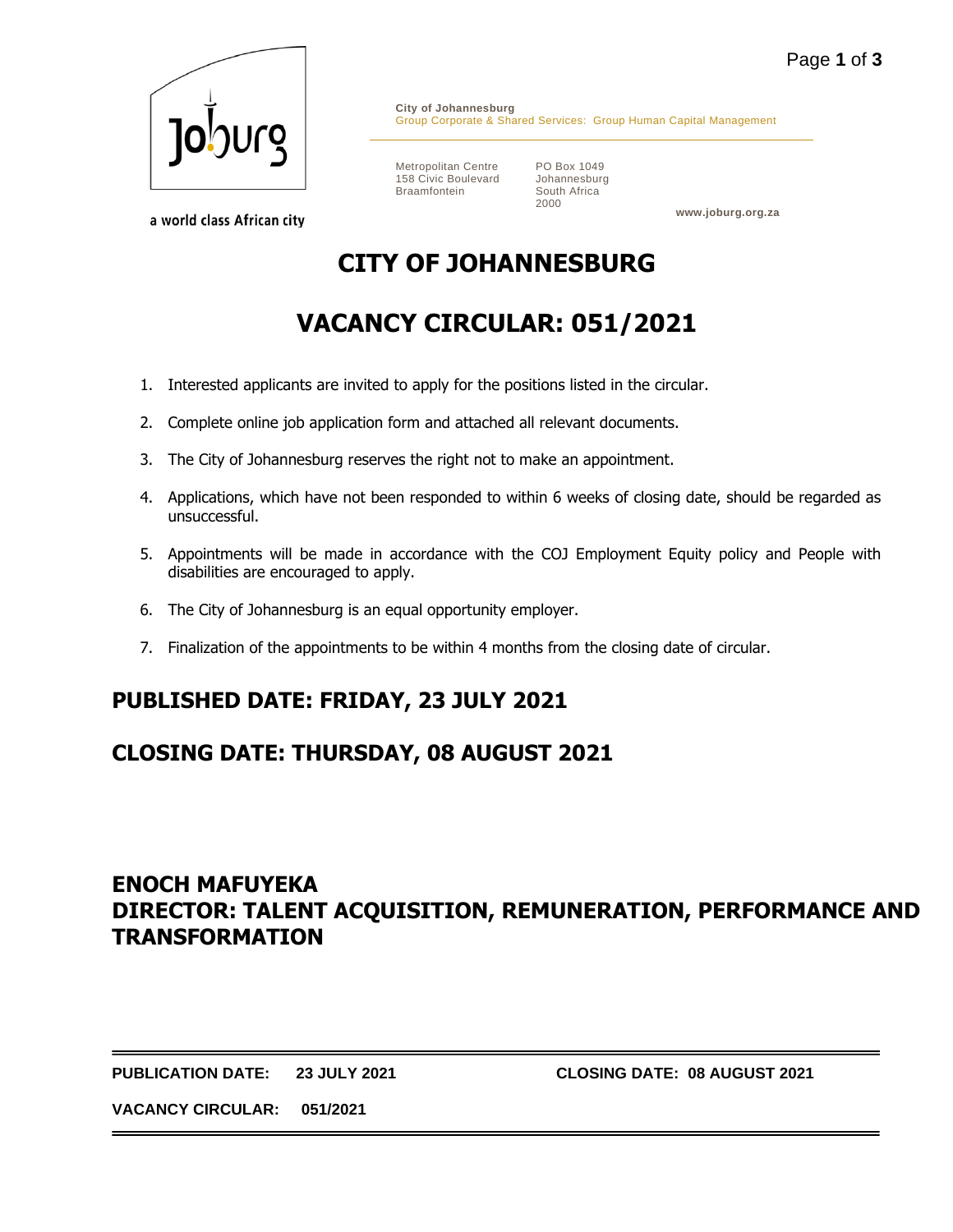## **UP TO A MAXIMUM OF FIVE (5) YEARS FIXED-TERM PERFORMANCE-BASED CONTRACT POSITION**

**NEED MEMO TO RE-ADVERTISE, PO AND SIGN OFF**

### **This Vacancy is open to External Applicants AND Employees of the City of Johannesburg**

*The City of Johannesburg seeks to fill this Executive Level Position.* 

*Note the following in terms of all of the below mentioned position:*

*Appointment in these positions will be subject to the signing of an employment contract and performance agreement, as well as disclosure of financial interests.*

*The applicant needs to comply with the MFMA unit standards as prescribed by Regulation 493 of 15 June 2007 as published in Government Gazette 29967 of 15 June 2007. The applicant shall undergo a competency assessment in terms of Annexure A (competency framework for Senior Managers) Notice 21 published in Government Gazette of 17 January 2014. Applicant shall undergo security vetting. The Relevant MFMA Unit Standards for the above positions are preferred, however a grace period of eighteen (18) months will be provided to obtain the Unit Standards as per Publication in the Government Gazette No 40593, Government Notice 91 of 03 February 2017 by The Minister of Finance.*

*An application form together with a comprehensive CV and Certified Qualifications must be forwarded to the contact details below. An application form can be obtained from the CoJ website, at www.joburg.org.za*

|  | 1. Department: | Office of the City Manager                      |
|--|----------------|-------------------------------------------------|
|  | <b>Branch:</b> | <b>Economic Development</b>                     |
|  | Designation:   | <b>Executive Director: Economic Development</b> |
|  | Job level:     | R2 055 005 - R2 601 272 - R3 147 538 per annum  |

#### **Appointment requirements:**

- B degree in Business, Economic Development or related fields/NQF level 7;
- A minimum of 10 years' extensive experience in a similar position in a large enterprise including experience of Economic Development;
- Minimum of 8 10 years' experience preferred in leadership/management, with five (5) years' extensive experience in senior management within a public sector organization or in local government;
- Comprehensive understanding of local government;
- Knowledge of the City's strategy (IDP), prescribed methodologies, legislative, policy and regulatory frameworks;
- In-depth knowledge regulatory environment and the public sector generally including the democratic, political and organizational framework;
- The incumbent should meet the standards set out in the Core Competency Requirements as per Regulations;
- Good knowledge and interpretation of Policy and Legislation;
- Good knowledge of performance management system;
- Good Governance.

#### **PUBLICATION DATE: 23 JULY 2021 CLOSING DATE: 08 AUGUST 2021**

**VACANCY CIRCULAR: 051/2021**